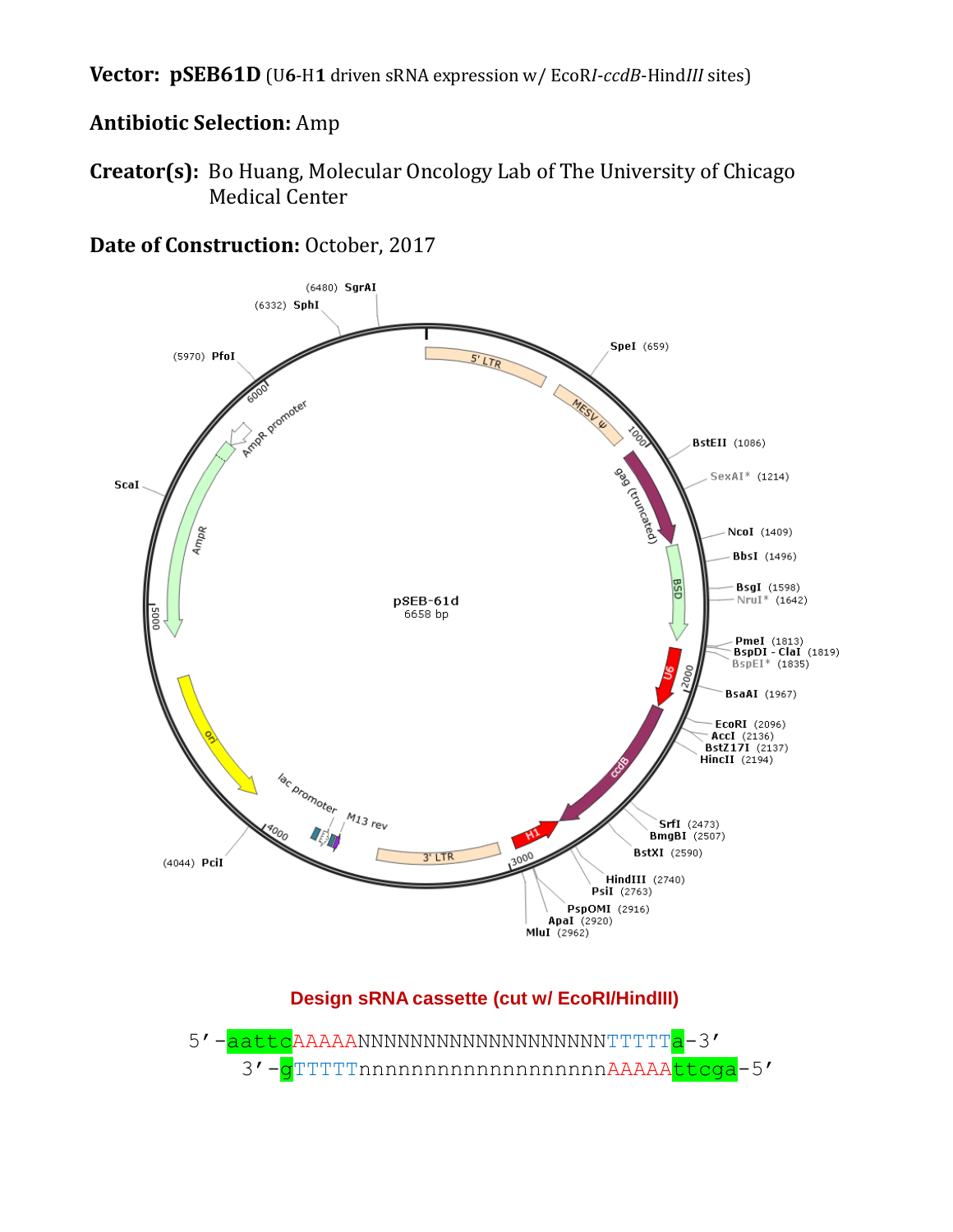## **pSEB61D Vector Sequence**

TGAAAGACCCCACCTGTAGGTTTGGCAAGCTAGCTTAAGTAACGCCATTTTGCAAGGCATGGAAAATACATAACTGAGAATAGAGAAGTTAG ATCAAGGTTAGGAACAGAGAGACAGCAGAATATGGGCCAAACAGGATATCTGTGGTAAGCAGTTCCTCCCCGGCTCAGGGCCAAGAACAGAT GGTCCCCAGATGCGGTCCCGCCCTCAGCAGTTTCTAGAGAACCATCAGATGTTTCCAGGGTGCCCCAAGGACCTGAAATGACCCTGTGCCTT ATTTGAACTAACCAATCAGTTCGCTTCTCGCTTCTGTTCGCGCGCTTCTGCTCCCCGAGCTCAATAAAAGAGCCCACAACCCCTCACTCGGC GCGCCAGTCCTCCGATAGACTGCGTCGCCCGGGTACCCGTATTCCCAATAAAGCCTCTTGCTGTTTGCATCCGAATCGTGGACTCGCTGATC CTTGGGAGGGTCTCCTCAGATTGATTGACTGCCCACCTCGGGGGTCTTTCATTTGGAGGTTCCACCGAGATTTGGAGACCCCTGCCCAGGGA CCACCGACCCCCCCGCCGGGAGGTAAGCTGGCCAGCGGTCGTTTCGTGTCTGTCTCTGTCTTTGTGCGTGTTTGTGCCGGCATCTAATGTTT GCGCCTGCGTCTGTACTAGTTAGCTAACTAGCTCTGTATCTGGCGGACCCGTGGTGGAACTGACGAGTTCTGAACACCCGGCCGCAACCCTG GGAGACGTCCCAGGGACTTTGGGGGCCGTTTTTGTGGCCCGACCTGAGGAAGGGAGTCGATGTGGAATCCGACCCCGTCAGGATATGTGGTT CTGGTAGGAGACGAGAACCTAAAACAGTTCCCGCCTCCGTCTGAATTTTTGCTTTCGGTTTGGAACCGAAGCCGCGCGTCTTGTCTGCTGCA GCGCTGCAGCATCGTTCTGTGTTGTCTCTGTCTGACTGTGTTTCTGTATTTGTCTGAAAATTAGGGCCAGACTGTTACCACTCCCTTAAGTT TGACCTTAGGTCACTGGAAAGATGTCGAGCGGATCGCTCACAACCAGTCGGTAGATGTCAAGAAGAGACGTTGGGTTACCTTCTGCTCTGCA GAATGGCCAACCTTTAACGTCGGATGGCCGCGAGACGGCACCTTTAACCGAGACCTCATCACCCAGGTTAAGATCAAGGTCTTTTCACCTGG CCCGCATGGACACCCAGACCAGGTCCCCTACATCGTGACCTGGGAAGCCTTGGCTTTTGACCCCCCTCCCTGGGTCAAGCCCTTTGTACACC CTAAGCCTCCGCCTCCTCTTCCTCCATCCGCCCCGTCTCTCCCCCTTGAACCTCCTCGTTCGACCCCGCCTCGATCCTCCCTTTATCCAGCC CTCACTCCTTCTCTAGGCGCCGGAATTACCATGGCCAAGCCTTTGTCTCAAGAAGAATCCACCCTCATTGAAAGAGCAACGGCTACAATCAA CAGCATCCCCATCTCTGAAGACTACAGCGTCGCCAGCGCAGCTCTCTCTAGCGACGGCCGCATCTTCACTGGTGTCAATGTATATCATTTTA CTGGGGGACCTTGTGCAGAACTCGTGGTGCTGGGCACTGCTGCTGCTGCGGCAGCTGGCAACCTGACTTGTATCGTCGCGATCGGAAATGAG AACAGGGGCATCTTGAGCCCCTGCGGACGGTGCCGACAGGTGCTTCTCGATCTGCATCCTGGGATCAAAGCCATAGTGAAGGACAGTGATGG ACAGCCGACGGCAGTTGGGATTCGTGAATTGCTGCCCTCTGGTTATGTGTGGGAGGGCtaagtttaaacatcgatttaattaaagatccGga tctaggtcgggcaggaagagggcctatttcccatgattccttcatatttgcatatacgatacaaggctgttagagagataattagaattaat ttgactgtaaacacaaagatattagtacaaaatacgtgagtagaaagtaataatttcttgggtagtttgcagttttaaaattatgttttaaa atggactatcatatgcttaccgtaacttgaaagtatttcgatttcttggctttatatatcttgtggaaagg**GAATTC**TGATTTTTGCGGTAT AAGAATATATACTGATATGTATACCCGAAGTATGTCAAAAAGAGGTATGCTATGAAGCAGCGTATTACAGTGACAGTTGACAGCGACAGCTA TCAGTTGCTCAAGGCATATATGATGTCAATATCTCCGGTCTGGTAAGCACAACCATGCAGAATGAAGCCCGTCGTCTGCGTGCCGAACGCTG GAAAGCGGAAAATCAGGAAGGGATGGCTGAGGTCGCCCGGTTTATTGAAATGAACGGCTCTTTTGCTGACGAGAACAGGGGCTGGTGAAATG CAGTTTAAGGTTTACACCTATAAAAGAGAGAGCCGTTATCGTCTGTTTGTGGATGTACAGAGTGATATTATTGACACGCCCGGGCGACGGAT GGTGATCCCCCTGGCCAGTGCACGTCTGCTGTCAGATAAAGTCTCCCGTGAACTTTACCCGGTGGTGCATATCGGGGATGAAAGCTGGCGCA TGATGACCACCGATATGGCCAGTGTGCCGGTCTCCGTTATCGGGGAAGAAGTGGCTGATCTCAGCCACCGCGAAAATGACATCAAAAACGCC ATTAACCTGATGTTCTGGGGAATATAAATGTCAGGCTCCCTTATACACAGCCAGTCTGCAGCTCGCTCTTC**AAGCTT**ggtctcatacagaac ttataagattcccaaatccaaagacatttcacgtttatggtgatttcccagaacacatagcgacatgcaaatattgcagggcgccactcccc tgtccctcacagcctcttcctgccagggcgcacgcgcgctgggtgttcccgcctagtgacactgggcccgcgattccttggagcgggttgat gacgtcagcgTTCGGTAacgcgtttaattaaCGATAAAATAAAAGATTTTATTTAGTCTCCAGAAAAAGGGGGGAATGAAAGACCCCACCTG TAGGTTTGGCAAGCTAGCTTAAGTAACGCCATTTTGCAAGGCATGGAAAATACATAACTGAGAATAGAGAAGTTCAGATCAAGGTTAGGAAC AGAGAGACAGCAGAATATGGGCCAAACAGGATATCTGTGGTAAGCAGTTCCTGCCCCGGCTCAGGGCCAAGAACAGATGGTCCCCAGATGCG GTCCCGCCCTCAGCAGTTTCTAGAGAACCATCAGATGTTTCCAGGGTGCCCCAAGGACCTGAAATGACCCTGTGCCTTATTTGAACTAACCA ATCAGTTCGCTTCTCGCTTCTGTTCGCGCGCTTCTGCTCCCCGAGCTCAATAAAAGAGCCCACAACCCCTCACTCGGCGCGCCAGTCCTCCG ATAGACTGCGTCGCCCGGGTACCCGTGTATCCAATAAACCCTCTTGCAGTTGCATCCGACTTGTGGTCTCGCTGTTCCTTGGGAGGGTCTCC TCTGAGTGATTGACTACCCGTCAGCGGGGGTCTTTCATGGGTAACAGTTTCTTGAAGTTGGAGAACAACATTCTGAGGGTAGGAGTCGAATA TTAAGTAATCCTGACTCAATTAGCCACTGTTTTGAATCCACATACTCCAATACTCCTGAAATAGTTCATTATGGACAGCGCAGAAGAGCTGG GGAGAATTAATTCGTAATCATGGTCATAGCTGTTTCCTGTGTGAAATTGTTATCCGCTCACAATTCCACACAACATACGAGCCGGAAGCATA AAGTGTAAAGCCTGGGGTGCCTAATGAGTGAGCTAACTCACATTAATTGCGTTGCGCTCACTGCCCGCTTTCCAGTCGGGAAACCTGTCGTG CCAGCTGCATTAATGAATCGGCCAACGCGCGGGGAGAGGCGGTTTGCGTATTGGGCGCTCTTCCGCTTCCTCGCTCACTGACTCGCTGCGCT CGGTCGTTCGGCTGCGGCGAGCGGTATCAGCTCACTCAAAGGCGGTAATACGGTTATCCACAGAATCAGGGGATAACGCAGGAAAGAACATG TGAGCAAAAGGCCAGCAAAAGGCCAGGAACCGTAAAAAGGCCGCGTTGCTGGCGTTTTTCCATAGGCTCCGCCCCCCTGACGAGCATCACAA AAATCGACGCTCAAGTCAGAGGTGGCGAAACCCGACAGGACTATAAAGATACCAGGCGTTTCCCCCTGGAAGCTCCCTCGTGCGCTCTCCTG TTCCGACCCTGCCGCTTACCGGATACCTGTCCGCCTTTCTCCCTTCGGGAAGCGTGGCGCTTTCTCATAGCTCACGCTGTAGGTATCTCAGT TCGGTGTAGGTCGTTCGCTCCAAGCTGGGCTGTGTGCACGAACCCCCCGTTCAGCCCGACCGCTGCGCCTTATCCGGTAACTATCGTCTTGA GTCCAACCCGGTAAGACACGACTTATCGCCACTGGCAGCAGCCACTGGTAACAGGATTAGCAGAGCGAGGTATGTAGGCGGTGCTACAGAGT TCTTGAAGTGGTGGCCTAACTACGGCTACACTAGAAGGACAGTATTTGGTATCTGCGCTCTGCTGAAGCCAGTTACCTTCGGAAAAAGAGTT GGTAGCTCTTGATCCGGCAAACAAACCACCGCTGGTAGCGGTGGTTTTTTTGTTTGCAAGCAGCAGATTACGCGCAGAAAAAAAGGATCTCA AGAAGATCCTTTGATCTTTTCTACGGGGTCTGACGCTCAGTGGAACGAAAACTCACGTTAAGGGATTTTGGTCATGAGATTATCAAAAAGGA TCTTCACCTAGATCCTTTTAAATTAAAAATGAAGTTTTAAATCAATCTAAAGTATATATGAGTAAACTTGGTCTGACAGTTACCAATGCTTA ATCAGTGAGGCACCTATCTCAGCGATCTGTCTATTTCGTTCATCCATAGTTGCCTGACTCCCCGTCGTGTAGATAACTACGATACGGGAGGG CTTACCATCTGGCCCCAGTGCTGCAATGATACCGCGAGACCCACGCTCACCGGCTCCAGATTTATCAGCAATAAACCAGCCAGCCGGAAGGG CCGAGCGCAGAAGTGGTCCTGCAACTTTATCCGCCTCCATCCAGTCTATTAATTGTTGCCGGGAAGCTAGAGTAAGTAGTTCGCCAGTTAAT AGTTTGCGCAACGTTGTTGCCATTGCTACAGGCATCGTGGTGTCACGCTCGTCGTTTGGTATGGCTTCATTCAGCTCCGGTTCCCAACGATC AAGGCGAGTTACATGATCCCCCATGTTGTGCAAAAAAGCGGTTAGCTCCTTCGGTCCTCCGATCGTTGTCAGAAGTAAGTTGGCCGCAGTGT TATCACTCATGGTTATGGCAGCACTGCATAATTCTCTTACTGTCATGCCATCCGTAAGATGCTTTTCTGTGACTGGTGAGTACTCAACCAAG TCATTCTGAGAATAGTGTATGCGGCGACCGAGTTGCTCTTGCCCGGCGTCAATACGGGATAATACCGCGCCACATAGCAGAACTTTAAAAGT GCTCATCATTGGAAAACGTTCTTCGGGGCGAAAACTCTCAAGGATCTTACCGCTGTTGAGATCCAGTTCGATGTAACCCACTCGTGCACCCA ACTGATCTTCAGCATCTTTTACTTTCACCAGCGTTTCTGGGTGAGCAAAAACAGGAAGGCAAAATGCCGCAAAAAAGGGAATAAGGGCGACA CGGAAATGTTGAATACTCATACTCTTCCTTTTTCAATATTATTGAAGCATTTATCAGGGTTATTGTCTCATGAGCGGATACATATTTGAATG TATTTAGAAAAATAAACAAATAGGGGTTCCGCGCACATTTCCCCGAAAAGTGCCACCTGACGTCTAAGAAACCATTATTATCATGACATTAA CCTATAAAAATAGGCGTATCACGAGGCCCTTTCGTCTCGCGCGTTTCGGTGATGACGGTGAAAACCTCTGACACATGCAGCTCCCGGAGACG GTCACAGCTTGTCTGTAAGCGGATGCCGGGAGCAGACAAGCCCGTCAGGGCGCGTCAGCGGGTGTTGGCGGGTGTCGGGGCTGGCTTAACTA TGCGGCATCAGAGCAGATTGTACTGAGAGTGCACCATATGCGGTGTGAAATACCGCACAGATGCGTAAGGAGAAAATACCGCATCAGGCGCC